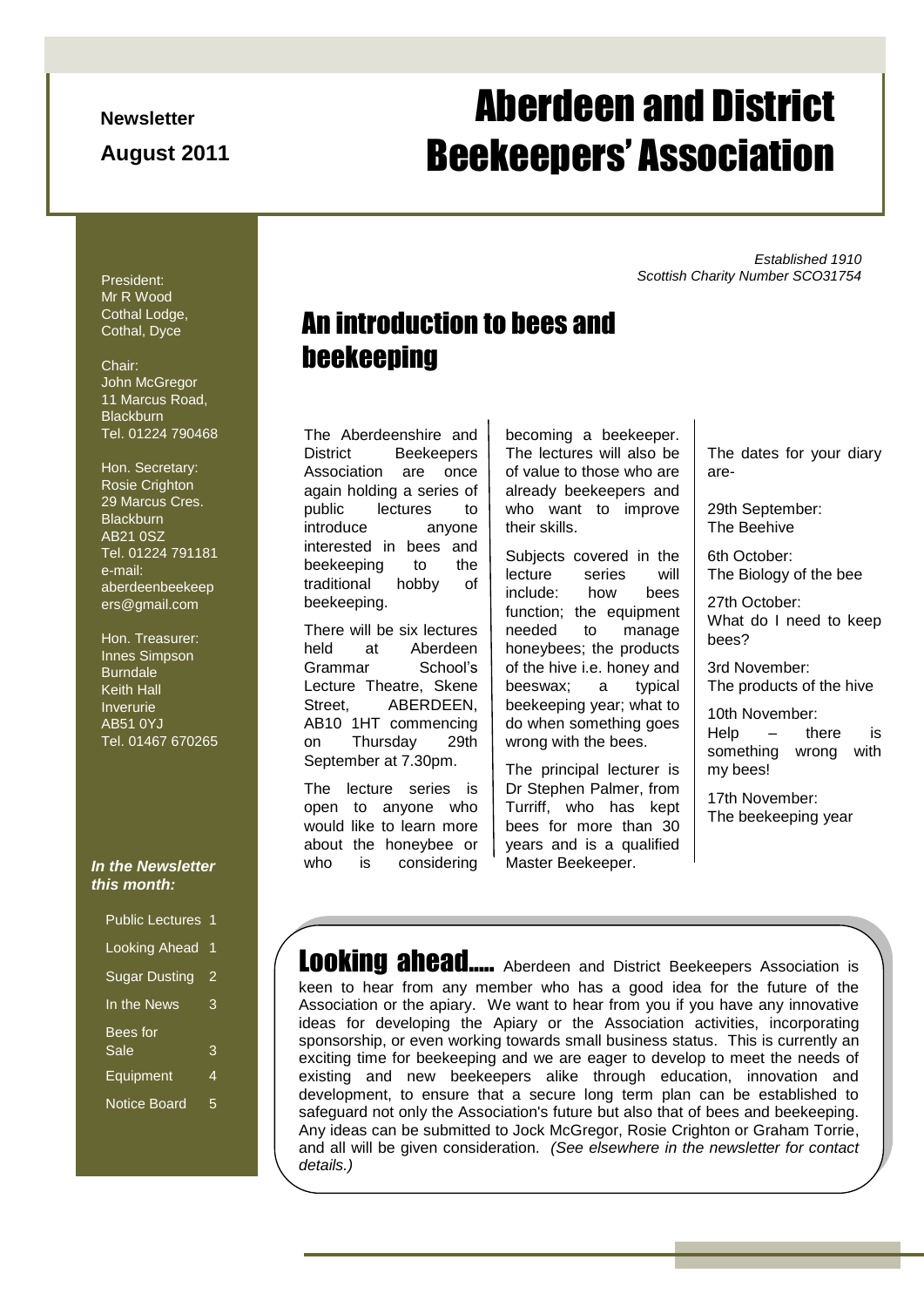

*Is sugar dusting a worthwhile strategy in controlling Varroa?*

# A Member Asks…..

**What are the pros and cons of using sugar dusting for Varroa control?**

I"ve heard about the use of sugar dusting as part of an integrated pest management scheme, aimed at reducing the numbers of Varroa mite.

Basically, the advice I"ve been given is to dust a handful of icing sugar down between the frames in the brood body weekly during the summer.

The icing sugar is not to have any 'anti-caking' agent, but all of the brands I see in the shops seem to contain this. Does anyone know of a brand that doesn"t?

As an alternative, I've tried grinding down ordinary white sugar in a food processor, which does produce a fine powder, but this soon 'cakes' when it's stored.

A day after dusting, I"ve been taking out the slide in insert beneath

the open mesh floor of the hive to have a look for mites and to clean things out. The first time I did this there weren"t many mites, but there was a wasp on the insert enjoying the sugar!

I would be really interested to hear what association members think about sugar dusting, whether many people are doing it, and what success they're having.

Last month, **A Member Asked** about the 'June gap'. In response, DB advises: "You are right to highlight the flowering of rosebay willowherb as a signal that pollen and nectar are available for honeybees, irrespective of whether or not there has in fact been a June gap. Other important plants you could look out for in the north east at this time of year are meadowsweet, white clover and the flowering of the lime trees\*."

RA thinks that it isn't always necessary to feed colonies over June: "You are worrying too much about this. The key thing is to judge whether your colony has sufficient food stores, and this is something that you should be doing on an ongoing basis anyway. Even if there is a lack of flowering plants over June, as long as you can see honey and pollen stored in the brood body or supers, your bees will be fine."

Sounding a cautionary note, PMcB says: "If you have already placed a super on to the hive, you should never feed sugar syrup. This will result in the syrup being stored in frames that you would otherwise expect to contain nectar-derived honey.



*\*Could it be that the lime trees in the north east of Scotland have failed to flower this year? There are reports of just such a situation in west Aberdeenshire. What is the experience of members across Grampian?*

*Are any of our members able to offer help or advice on the subject of sugar dusting for Varroa? If you have any thoughts on this, please e-mail them to: [grahamtorrie002@btinternet.com](mailto:grahamtorrie002@btinternet.com) Alternatively, call Graham Torrie on 013398 82038. Helpful comments will be included in next month's newsletter.*

*If you have a question for our members that you wish to be printed in the September newsletter, please e-mail it to the above address or call the above number.*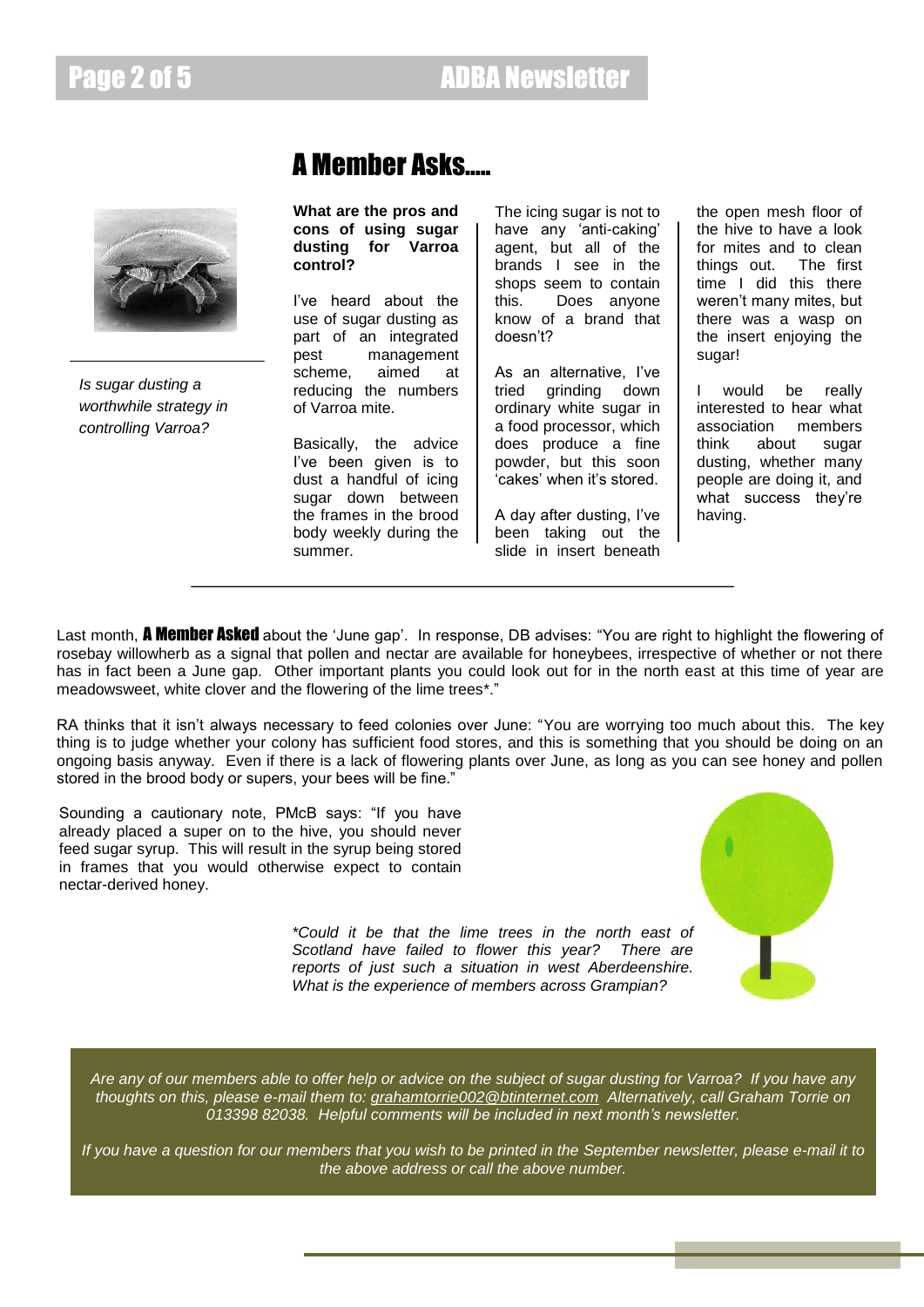## Foraging around in the media

Professor Jane Memmott of the University of Bristol has speculated that cities may provide a more successful habitat for honeybees than the countryside. Read about her team"s work in surveying pollinators in 12 cities from Dundee in the north to Southampton in the south at: [http://www.bbc.co.uk/news/science](http://www.bbc.co.uk/news/science-environment-14309007)[environment-14309007](http://www.bbc.co.uk/news/science-environment-14309007)

The Independent was one of many media outlets that covered the recent Chinese "bee bearding" competition. See: [http://www.independent.co.uk/news/world/](http://www.independent.co.uk/news/world/asia/bee-bearding--in-pictures-2315687.html) [asia/bee-bearding--in-pictures-](http://www.independent.co.uk/news/world/asia/bee-bearding--in-pictures-2315687.html)[2315687.html](http://www.independent.co.uk/news/world/asia/bee-bearding--in-pictures-2315687.html) *(Definitely not for the fainthearted!)*

**Blue honey found in Scotland! It's true.** Read about the mysterious blue honey found in Scotland County, North Carolina, at: [http://www.witn.com/news/headlines/Blue\\_](http://www.witn.com/news/headlines/Blue_Honey-_NC_Mysterious_Treat_For_100_Years_125992423.html?ref=423) [Honey-](http://www.witn.com/news/headlines/Blue_Honey-_NC_Mysterious_Treat_For_100_Years_125992423.html?ref=423) NC\_Mysterious\_Treat\_For\_100\_Years\_1 [25992423.html?ref=423](http://www.witn.com/news/headlines/Blue_Honey-_NC_Mysterious_Treat_For_100_Years_125992423.html?ref=423)

Mexican scientists are currently looking at a possible medical role for propolis: fighting tooth decay. The story is reported at:

[http://www.dentalplans.com/articles/54903/](http://www.dentalplans.com/articles/54903/researchers-investigate-bee-resin-as-a-potential-treatment-for-dental-caries.html) [researchers-investigate-bee-resin-as-a](http://www.dentalplans.com/articles/54903/researchers-investigate-bee-resin-as-a-potential-treatment-for-dental-caries.html)[potential-treatment-for-dental-caries.html](http://www.dentalplans.com/articles/54903/researchers-investigate-bee-resin-as-a-potential-treatment-for-dental-caries.html)

As we come to the time of year when we should be thinking about treating our colonies for Nosema, read about the latest research into the interaction between this bee disease and exposure to low levels of insecticides:

[http://www.sciencedaily.com/releases/201](http://www.sciencedaily.com/releases/2011/07/110725091434.htm) [1/07/110725091434.htm](http://www.sciencedaily.com/releases/2011/07/110725091434.htm)



**And finally...** do bees have feelings? Recent studies by Geraldine Wright and her colleagues at Newcastle University have highlighted this question by showing that honeybees may experience something akin to moods. The story is at:<http://www.scientificamerican.com/article.cfm?id=do-bees-have-feelings>



# Bees for Sale

Willow Lohr of Crathie has some bees for sale for new members trying to start up or existing members to replace winter losses.

 Hive with Colony of Black Bees with

marked 2010 queen.

**Nucleus of 5** frames of black bees with daughter 2011 Queen from above.

Contact Willow on: 013397 42295 or 07837420494

Email: [willowlohr@btinternet.com](mailto:willowlohr@btinternet.com)

David Wilkinson has a good nuc and a good Smith colony for sale. David can be contacted on 01330 826663

David Lunney of Burnhervie has bees for sale. David can be contacted on 01467 643593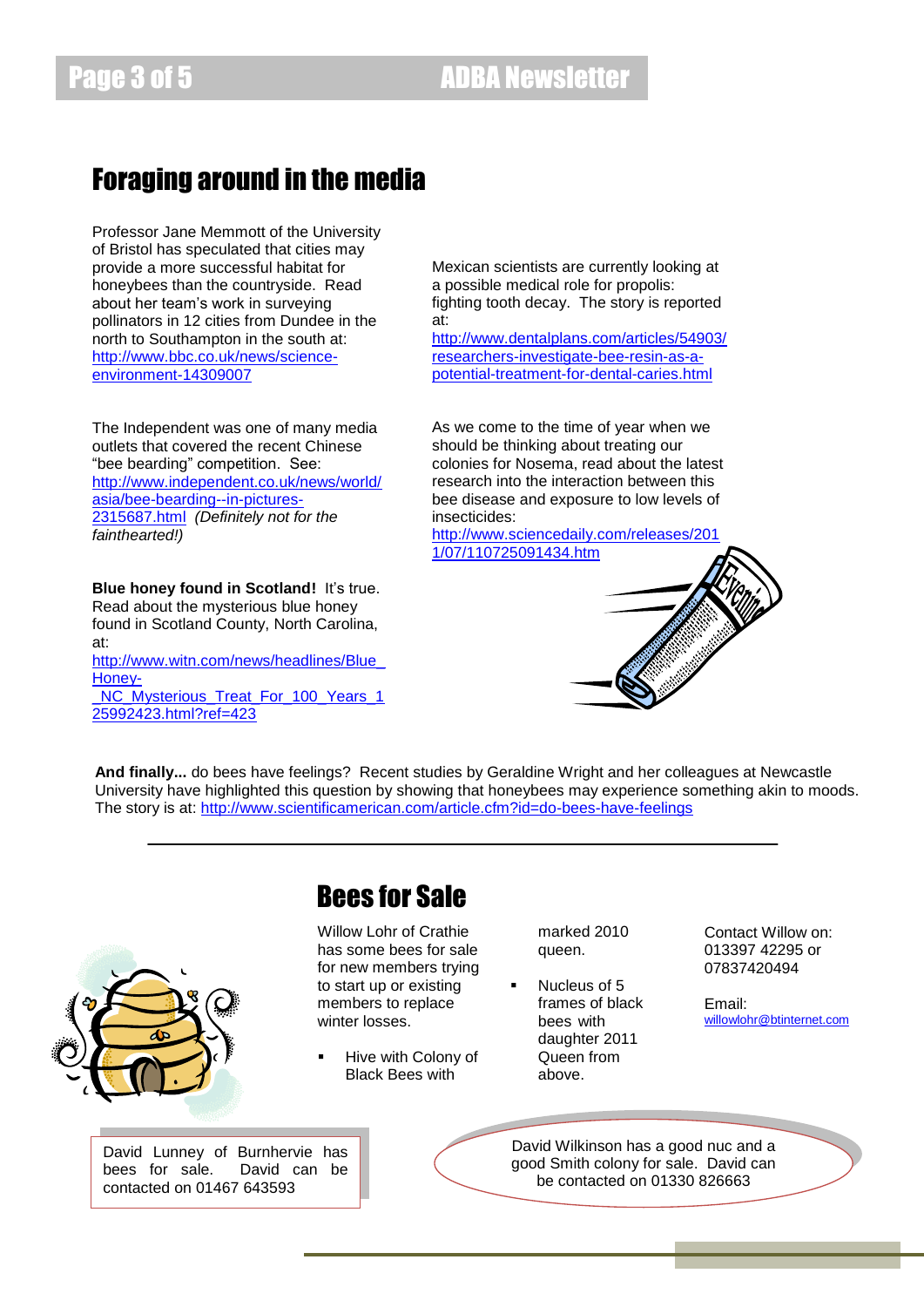## Page 4 of 5 **ADBA Newsletter**





**Congratulations** to members Willow Lohr and Kirsteen Sutherland for passing Scottish Beekeepers' Association examinations this year. Well done to both!

Following another very successful 'Aberdeen Beekeepers Association stand' at the Turriff Show, a very warm

**THANK YOU'** is due to Sandy Gordon of Danestone who gave so generously of his time and knowledge, bringing beekeeping to life for the many folk who stopped by to see the bees. Preparing a demonstration hive for the public takes time and effort, and the Association is grateful to Sandy's dedication to promoting interest in the honeybee and educating the public. Many thanks again Sandy, and well done!



### ADBA Equipment

The Association has the following items of equipment available for free borrow: 2 honey extractors, 2 mini-melters, 2 heather honey presses, 1 wax extractor and 1 wax foundation press. These are available from the honey jar store at Danestone Market Garden (directions below) on payment of a returnable £10 deposit.

The maximum length of loan should be two weeks. Members who fail to return equipment within this time are likely to lose their deposit. Please return equipment promptly and allow others to benefit from it.

The Association honey jar store at Danestone Market Garden has supplies of Apistan, Jars, Ragus, Ambrosia Bee Syrup and Hessian for smoker fuel.

The store is open between 6.30pm and 8pm on Wednesday evenings and at other times by arrangement with Sandy Gordon (Tel: 01224 484540).

Directions: At Persley Bridge (Tesco) roundabout turn onto Laurel Drive. Continue for about ½ mile. Look for Laurel Place on your right (it is a semi-circle so take the second entrance into this street). Now turn left into Laurel Avenue. Danestone Market Garden is signposted, on the left, about 100 yards along.

## Extractor and Steam Melter for Hire/Loan

9-frame radial extractor (electric) – FOR HIRE £10 per hire period Steam wax melter – available ON LOAN £10 deposit

Both items available from: Jock McGregor, 11 Marcus Road, Blackburn Tel. 01224 790468